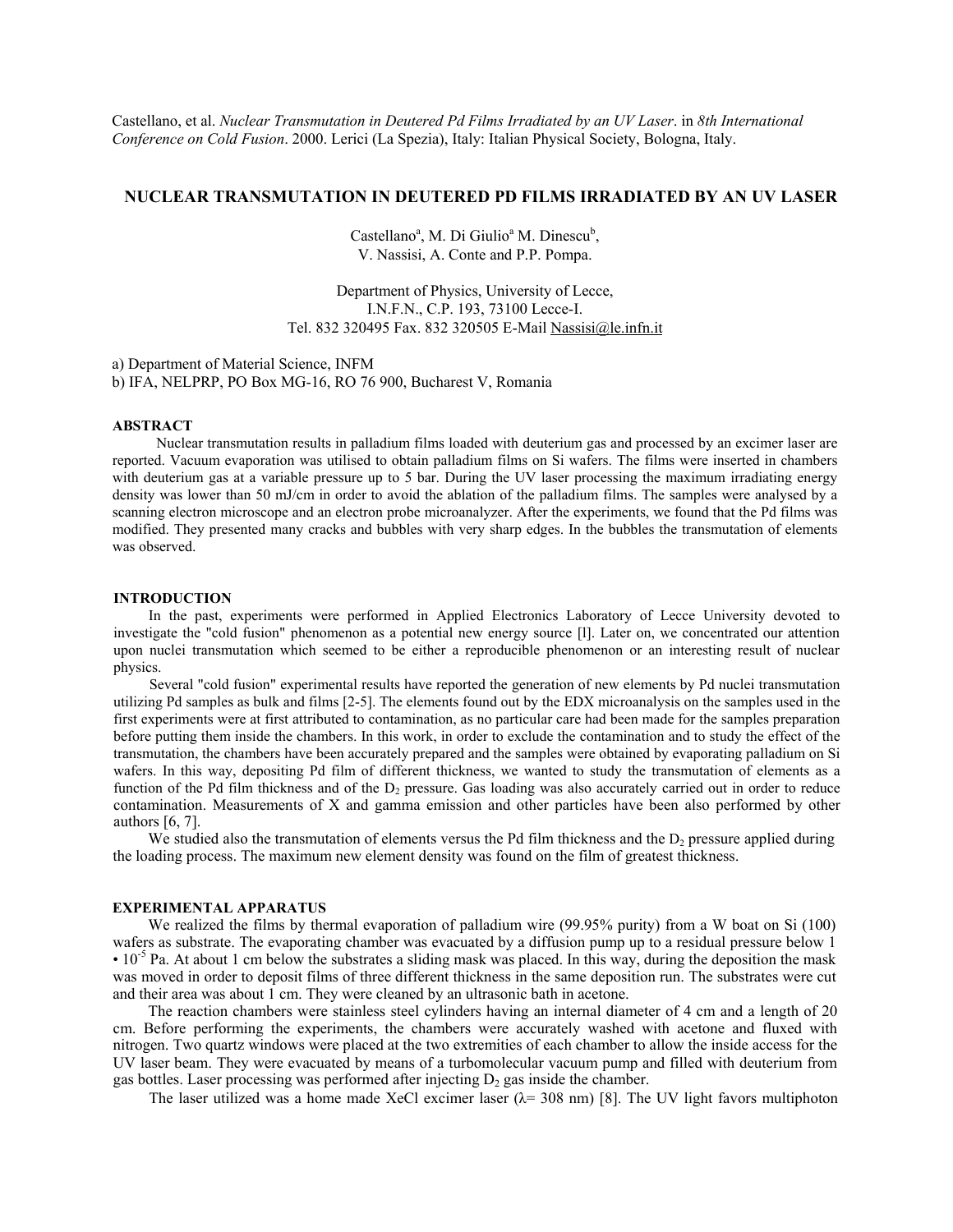absorption processes, which localize the gas atoms within the Pd host crystal [9]. The laser beam was led into the chamber after the  $D_2$  loading process by a focalizing lens (L) and a set of neutral density filters. The experimental apparatus is shown in Fig. 1. The laser energy density was varied by changing the lens position and the neutral density filter.



Fig.l: Experimental setup for laser irradiation. C: Loading chamber; ND: Neutral density filters; T: Target, W: windows; G: Pressure Gauge.

### **EXPERIMENTAL RESULTS AND DISCUSSION**

Utilizing the evaporating device described above, we produced Pd films of 16, 35, 50, 83, 90, 106, 125 and 141nm on silicon wafers. The thickness was measured by a Tencor Alpha Step 200 stylus profilometer with an accuracy of about 5%. One or two samples were placed inside of each chamber, where the pressure of the deuterium was raised to 2.4 or 5 bar. After one week of  $D_2$  loading some samples were irradiated with laser in order to create layers and to localize the gas atoms inside the palladium. Laser fluence was very low to avoid palladium ablation. Thicker films were irradiated with 50 mJ/cm<sup>2</sup>, while lower energy densities were applied to Pd films having a lower thickness. The irradiation consisted in 400 shots at a laser repetition rate of 1 Hz and the process was repeated 4 times weekly. The total laser shots applied were 1600.

A few samples were closed in a chamber and taken into contact with air.

After about 5 weeks the chambers were open and the samples were analyzed by a scanning electron microscope (SEM) and by an Energy Dispersive X ray Spectroscopy (EDX) for studying the surface morphological aspect and the chemical composition. All samples processed with  $D<sub>2</sub>$  shown many cracks and bubbles with very sharp edges while the samples taken into contact with air did not present any morphological modification. This points out that the  $D_2$  concentration is the cause of the morphological modification.

The cracks found were distributed over the whole area and the distance among the bubbles, whose external dimensions were about 2  $\mu$ m, increased as the film thickness increased. Generally the bubbles were created near to the cracks, see Fig. 2. This result indicates that the formation of the bubbles is tied to the formation of the cracks. The EDX spectrum recorded on the bubble presented many new elements: Sn, Ag, Na, Mg, S, Cl, K, Fe, Ni, Zn, Al, P, Ca, La, Ce, Cr, Ga, F, Ti and Cu. Considering only the elements having a concentration higher than 5% we plotted the number of elements found as a function of the Pd thickness, as Fig. 3 shows. One can see that the number of elements increases as the film thickness increases. There are four films showing a big number of elements (Table 1) and the maximum was obtained with the sample loaded with 2.4 bar and without laser action (case A) and with the sample loaded with 5 bar and processed with laser beam (case D).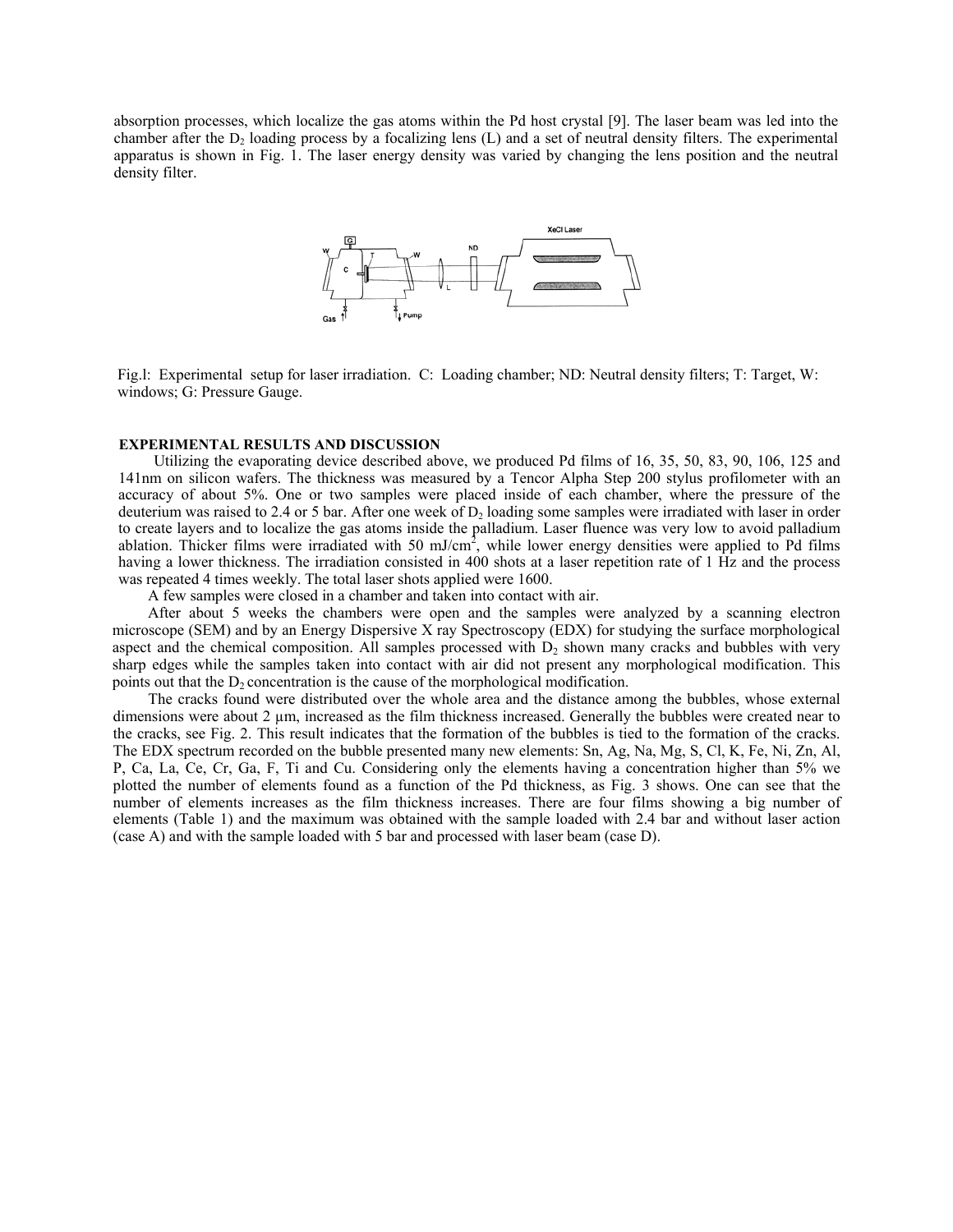

Fig. 2: SEM micrograph of a modified Pd film.



Fig. 3: New element number as a function of the Pd film thickness loaded with palladium. A) sample loaded with 2.4 bar; B) sample loaded with 2.4 bar and processed with laser, C) sample loaded with 5 bar and D) sample loaded with 5 bar and processed with laser.

|                           | Film             | $D_2$ pressure     | New elements                                    |
|---------------------------|------------------|--------------------|-------------------------------------------------|
|                           | thickness        |                    |                                                 |
| <b>Case A</b>             | $125 \text{ nm}$ | $2.4 \text{ bar}$  | Fe, Ni, Zn, Na, Mg,                             |
| no laser action           |                  |                    | Al, P, S, Ca, Cl, K,                            |
|                           |                  |                    | La, Ce, Cr.                                     |
| Case B laser<br>action    | $125 \text{ nm}$ | 2.4 <sub>bar</sub> | Na, Mg, Al, P, S,<br>Cl, Ca, Ga.                |
| Case C no laser<br>action | $141 \text{ nm}$ | 5.0 <sub>bar</sub> | Na; Al, S, Cl, K,<br>Ca, Fe, Ga.                |
| Case D laser<br>action    | $106 \text{ nm}$ | 5.0 <sub>bar</sub> | Na, Al, S, Cl, K,<br>Ca, Fe, Ni, Zn, Cu,<br>Sn. |

Table 1. Global results related to A, B, C and D cases.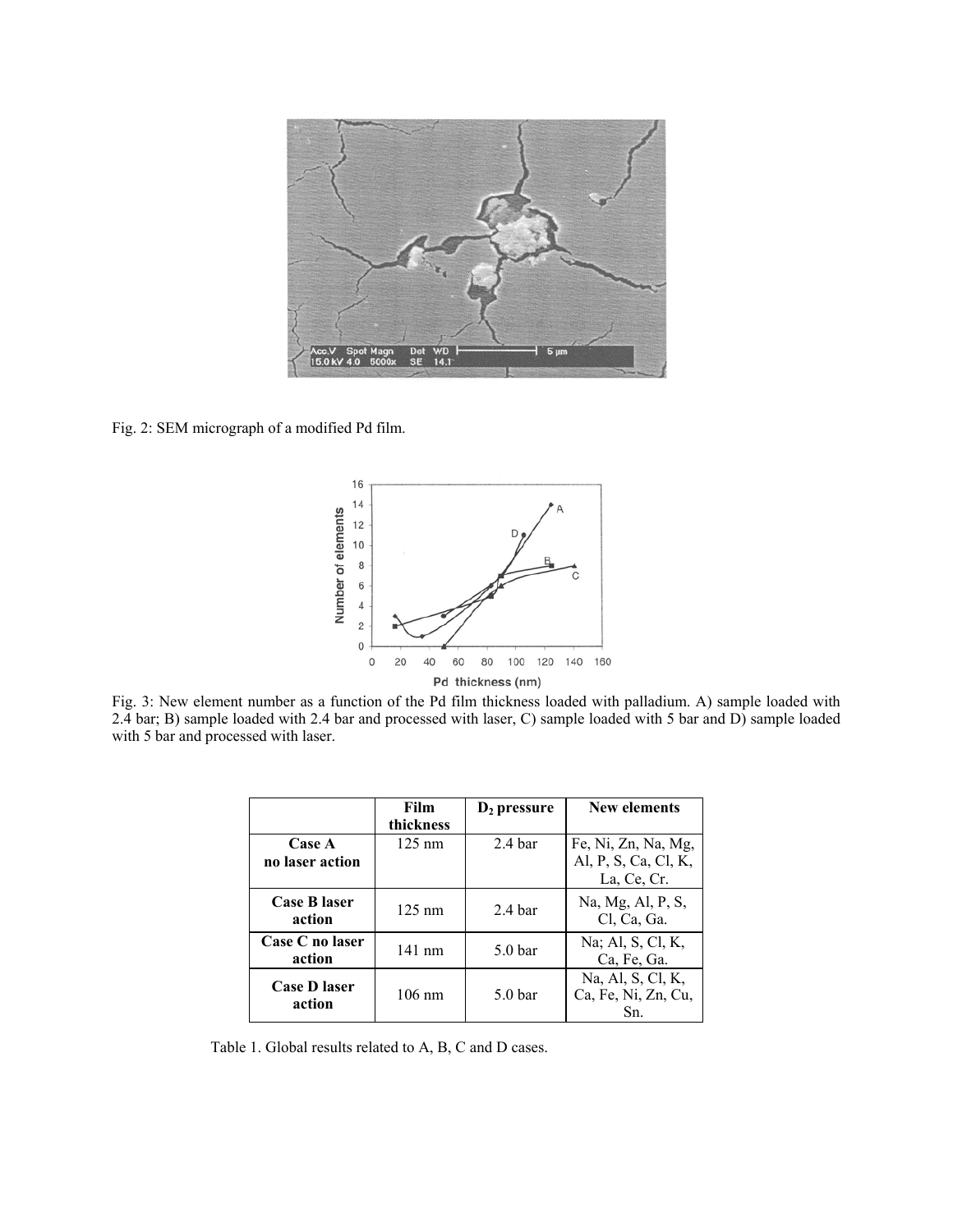It is possible to suppose that these results are due to nuclear transmutations and they could be provoked by phonons and plasmons generated inside the crystal [10,11]. In the A case the deuterium concentration is low and it can induce low energy phonons, while in the D case the deuterium concentration is high and as a consequence high energy phonons could be formed. These last two conditions allow to get many elements in the film. Fig. 4a and 4d show the element concentration on atomic number of the elements found on sample A and D, respectively. The elements found are centered at 15, 28 and 58 atomic number for A case and 20, 28 and 50 atomic number for the D case. These two cases present a high element concentration. Fig. 4b and 4c show the element concentration on atomic number of the elements found on sample B and C, respectively. The elements found are centered at 13, 20 and 31 atomic number for B case and 11, 17, 20 and 26 atomic number for the C case.

These last two cases present a low concentration likely due to a lower phonon and plasmon energy the low deuterium loading.



Fig. 4a: Plot of the percentage of the elements found in the bubbles as a function of the atomic number. Data related to A case.



Fig. 4b: Plot of the percentage of the elements found in the bubbles as a function of the atomic number. Data related to B case.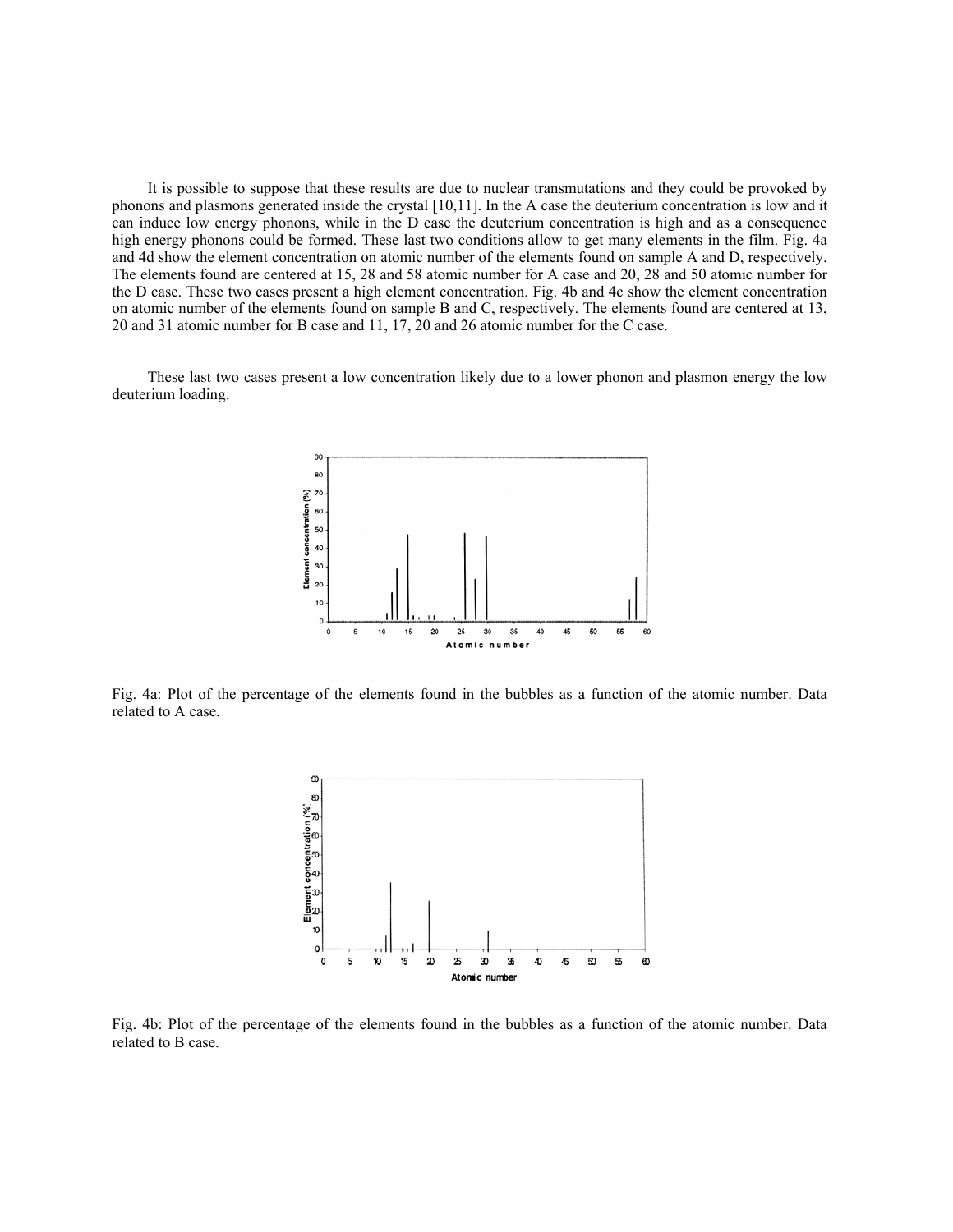

Fig. 4c: Plot of the percentage of the elements found in the bubbles as a function of the atomic number. Data related to C case.



Fig. 4d: Plot of the percentage of the elements found in the bubbles as a function of the atomic number. Data related to D case.

We performed measurements on Pd films taken into contact with air. These samples did not present transmutation of elements and the surface conductivity was lower than the one of the film loaded with deuterium.

### **REFERENCES**

- 1. V. Nassisi, *Transmutation of elements in saturated palladium hydrides by an XeCl excimer laser*, Fusion Technology 33, 468-475(1998).
- 2. G. Miley, *Nuclear reaction in palladium hydrogen system,* Proc. of n International Low Energy Nuclear Reaction Conference, (1996)
- 3. T. Mizuno, *Reaction products induced by isotopic changes of electrolysis,* Infinite Energy, 4, 9, (1996)
- 4. G. Miley, *Product characteristics and energetics in thin-film electrolysis experiments,* Proceedings of VII International Conference on Cold Fusion, 241 (1998)
- 5. S.Z. Wang et Al., *The evidence of nuclear transmutation phenomena in Pd-H system using NAA (Neutron Activation Analysis),* Proceedings of YE International Conference on Cold Fusion, 259 (1998).
- 6. Y. Iwamura, T. Itoy, N. Gotoh and I. Toyod., *Detection of anomalous elements, X ray, and excess heat in a D2-Pd system and its interpretation by the electron –induced nuclear reaction model,* Fusion-Technology, 4, 476 (1998)
- 7. S. Focardi et al., *Neutron emission in Ni-H systems,* II Nuovo Cimento, Vol.112 A, N. 9, pp.921-930 (1999).